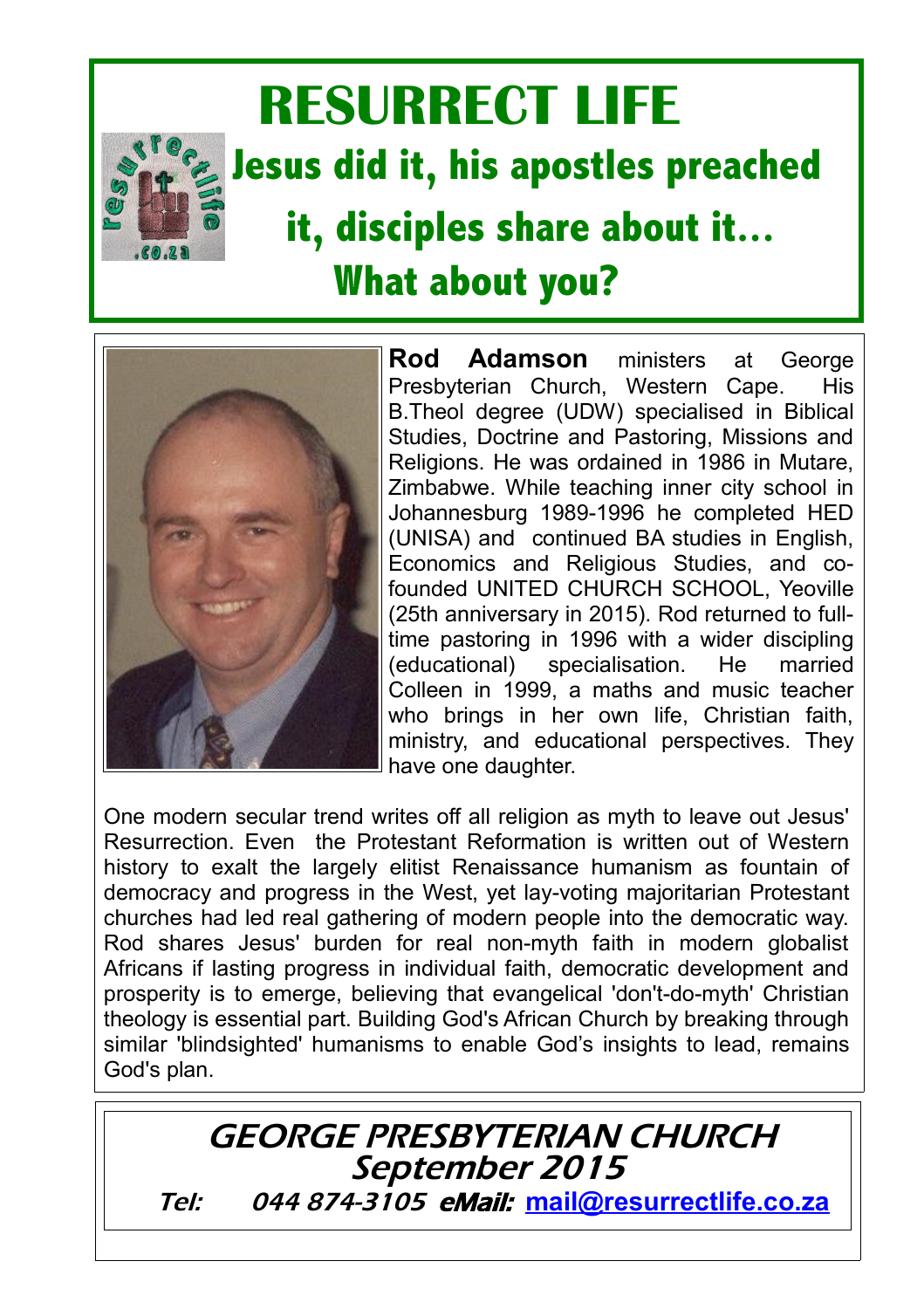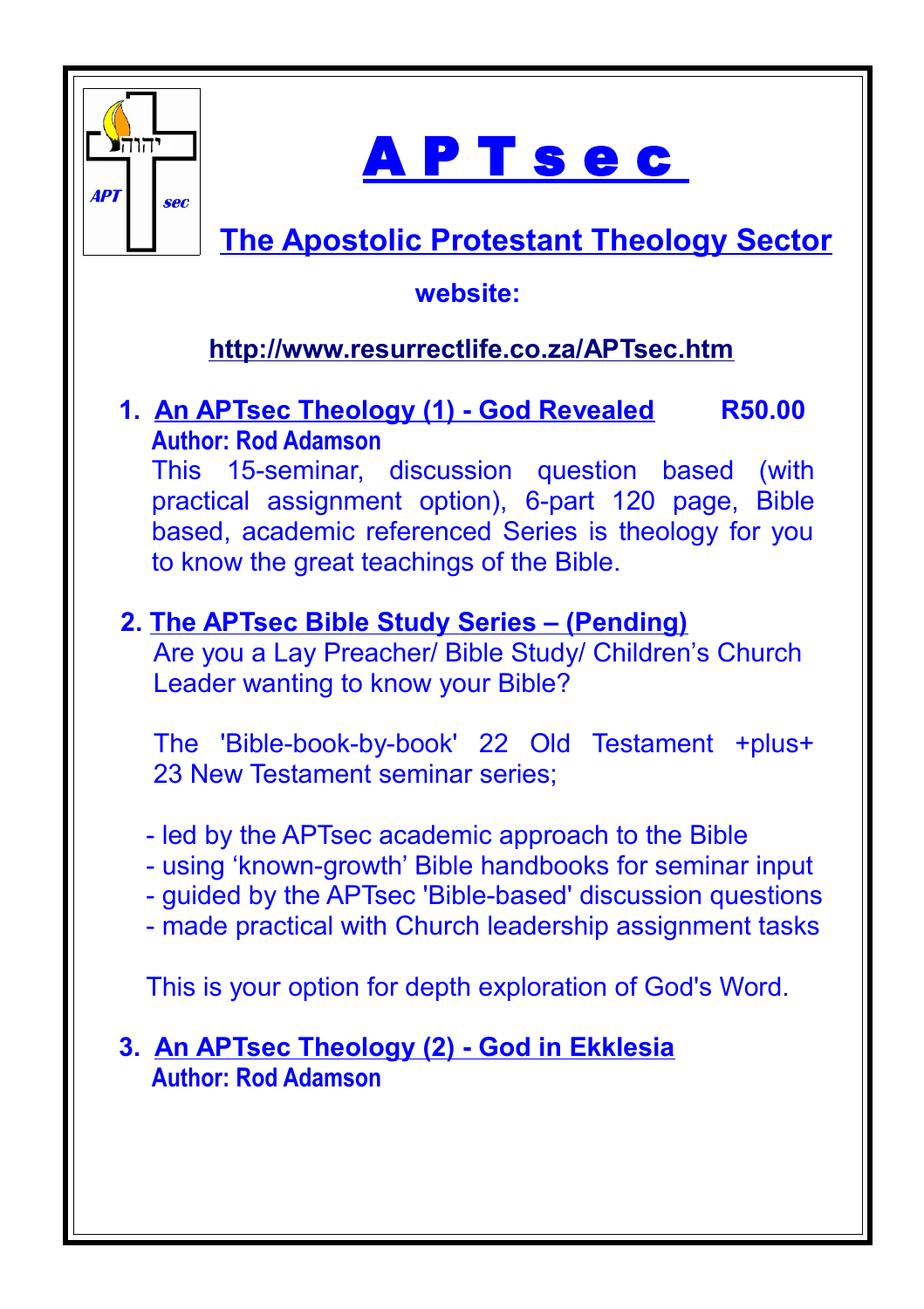## Rod Adamson offers five input specialisations to build and edify your congregation, backed by .PDF Bible Studies at www.resurrectlife.co.za

**APTsec BIBLE WORD – Red Card the Myth (See also under APTsec)**



**Jesus of Mark's Gospel-** *Repentant Life* **Free (Pending) The earliest gospel giving Peter's preaching: Jesus the Son of God calls us to be disciples in repentance, to extend the dominion of the crucified Son across the globe, to face Jesus' futurology, (with resurrection parallels with the other gospels)**

---------------------------------------------------------------------------

**FUTUROLOGY – Repenting the Whirlwind, not Future-Shedding**



**Jude 2 Peter – Contending for the Faith Cost: R30.00 Parallel study of two partner letters, with a Mark 13 future dialogue. [19 Pages with 7 Part Seminar or Study Programme and Discussion Questions (PDF 279 kb)]**



**REVELATION-Resurrect Life** 

**Revelation - Resurrect Life Cost: R40.00 Apocalyptic eschatology dialogue with contemporary persecution, secular futurology (Toffler, Fukuyama, Hawking, etc), climate change, global credit crunches, space colonies, false religion, and within contemporary Africa. [80 Pages with Fast Track/Depth Seminar Study and Discussion (PDF 771kb)]** 

**Revelation Lite Simply study the Bible Text of Revelation, looking for it's message for today. [47 Pages with Study Programme and Discussion (PDF 417kb)] Free**

---------------------------------------------------------------------------

## **DISCIPLESHIP – Building Your Jesus Faith**



 **Righteous Rap (495kb) Free Hearing the Word of God for Adult Faith Commitment and Global Discipleship in Jesus' Way today.**



**The Ubuntu Bible Study Free Ubuntu and common humanity, in dialogue with the Bible and with Equivalents in other Religions, to help understanding of neighbourliness in our global world. [5 Pages, with Information /Dialogue Boxes, and Discussion Questions (125kb)]**